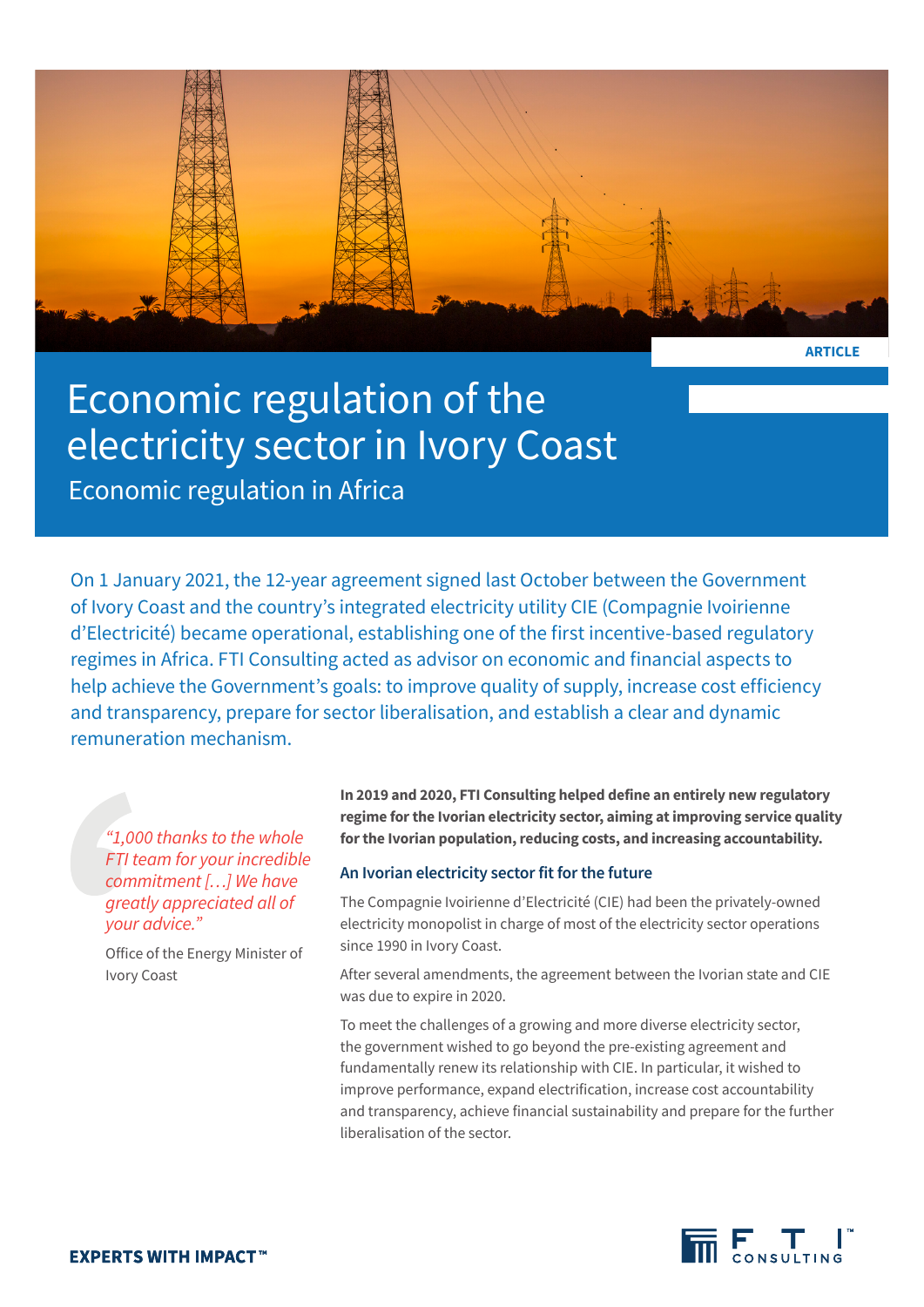In 2019, Ivory Coast's Energy Ministry, and its electricity sector supervising agency Côte d'Ivoire Energies, assembled a team of legal, technical and economic advisors, including FTI Consulting, to devise a new agreement between the State and CIE which would support the expected growth of consumption and deliver the framework to achieve the renewed objectives set for the electricity sector.

Working alongside public authorities, FTI Consulting developed the economic concept and supported the drafting of the new agreement to govern the remuneration and operations of the private national utility CIE for the next 12 years. FTI provided international benchmarks, developed and reviewed business plans, highlighted relevant regulatory options and their impacts, offered recommendations for ministerial approval, as well as provided draft wordings for all economic clauses to the legal team.

With a view towards modernising the economic regulation of the electricity sector by drawing on international best practices, FTI Consulting helped develop and adapt the following key regulatory mechanisms to achieve the government's objectives.

#### **KEY REGULATORYMECHANISM**

| <b>Objectives</b>                                                                       | <b>Regulatory mechanism</b>                            |
|-----------------------------------------------------------------------------------------|--------------------------------------------------------|
| Improve quality of supply                                                               | Incentive-based regime                                 |
| Increase cost efficiency,<br>accountability and economic<br>understanding of operations | Business Plan with triennial<br>reviews                |
| Preparing for further<br>liberalisation while maintaining<br>horizontal synergies       | Progressive accounting and<br>operational segmentation |
| Establishing predictable<br>remuneration mechanisms and<br>containing risks             | Cap and floor on financial<br>incentives               |

# **Improving quality of supply**

Based upon FTI Consulting's recommendations, the Energy Ministry adopted a financial incentive scheme for CIE to improve its quality of supply and services based on a list of 23 performance indicators.

CIE will see its profit margin increased or reduced according to pre-determined formulas linking the achieved values of performance indicators to financial bonuses or penalties.

The target values for the indicators are revised every three years based on the Energy Ministry's accumulated information regarding CIE's performance, while also considering international benchmarks. For each triennial review, the performance over the past period is accounted

for, meaning that high bonuses in one period for one indicator will become harder to achieve in the next period as the target is adjusted upwards. This continuous revision process is illustrated in the figure below.

#### **FIGURE 1: INCENTIVE-BASED REGIME FOR QUALITYOF SUPPLY**



This framework constitutes a significant leap in sophistication compared to the preceding agreement between the government and CIE, which provided only for *ad-hoc* penalties (with no bonuses) for only four indicators – penalties which were ultimately never applied.

# **Increasing cost efficiency, accountability and economic understanding of operations**

The electricity sector in Ivory Coast is set to grow significantly over the next decade, with the current population of c. 26 million expected by the UN to double by  $2050<sub>i</sub><sup>1</sup>$  combined with an ambitious 99% electrification target by 2035.<sup>2</sup> CIE's activity is accordingly set to expand over the course of the new agreement, reaching more remote customers with higher costs to serve, which makes it more important than ever for the government to ensure CIE is run efficiently to maintain electricity affordability.

At the heart of the new financial framework lies CIE's business plan, which sets out CIE's detailed estimated costs for each segment, which are:

- **—** Production;
- **—** Transmission;
- **—** Distribution;
- **—** Dispatching;
- **—** Retail; and
- **—** Import-export.

<sup>1</sup> United Nations (population.un.org/wpp/)

<sup>2</sup> World Bank *(*banquemondiale.org/fr/news/feature/2020/07/23/the-secret-tocote-divoires-electric-success*)*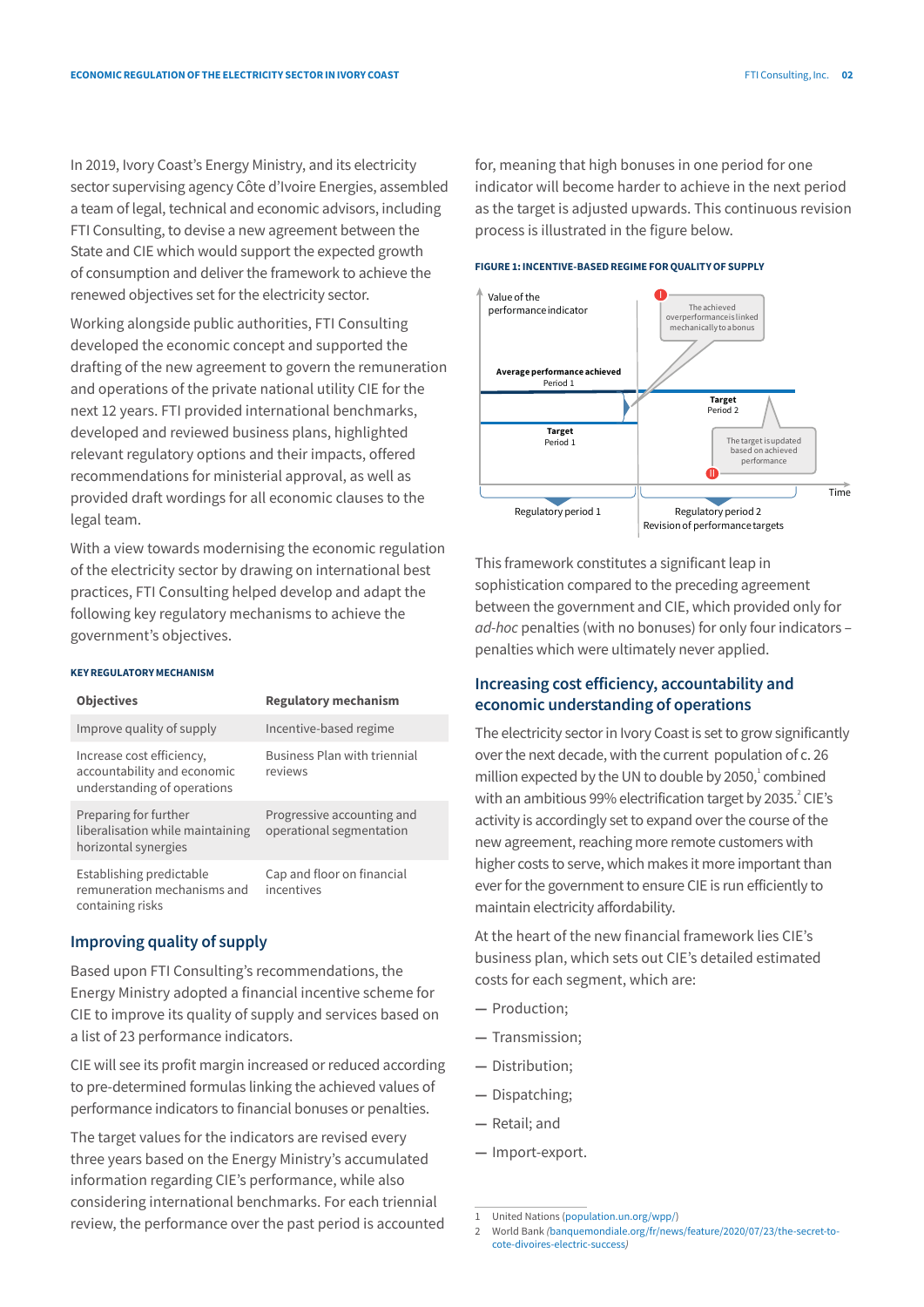CIE's base remuneration consists of the coverage of its estimated costs, plus a regulated margin which was determined after a review of national and international benchmarks.

After each year, the Energy Ministry measures CIE's actual costs against the estimated costs from the business plan. If CIE outperforms the estimates, it can improve upon its base remuneration by earning a fixed percentage of the cost savings. On the other hand, if CIE underperforms, it bears the additional costs and thus reduces its final profit margin.

A new business plan is submitted by CIE for every threeyear period, which must account for the cost reductions effectively achieved in the previous period. Based on reviews of CIE's historic spending as compared to previous business plans, the Energy Ministry can analyse, challenge and propose revisions to the new business plan for the next period, which is eventually agreed between the State and CIE before the start of the new three-year period.

This system creates a virtuous cycle: CIE is incentivised to lower its costs in the medium term (three years) to improve its profits, however for each subsequent business plan the target costs become increasingly difficult to achieve and so CIE must find new innovative ways to reduce costs further. This dynamic mechanism is illustrated in the figure below.

#### **FIGURE 2: REVISIONOF THE BUSINESS PLAN BETWEEN REGULATORY PERIODS**



# **Preparing for further liberalisation while maintaining horizontal synergies**

As part of its long-term strategy, the Ivorian Government asked FTI Consulting for a roadmap to liberalise the electricity sector, where CIE is currently the monopolist in the transmission, dispatching, distribution and retail segments.<sup>3</sup>

Based on experience of electricity sector liberalisation in other markets, FTI Consulting recommended focussing in the first place on establishing an accounting separation between CIE's different segments, before working towards operational and *de jure* separation, aiming notably at potentially opening up the retail segment for competitors.

Based on these recommendations, the new agreement places a strong focus on cost transparency and separated accounts between each of CIE's segments. This enables both increased accountability on operations of similar nature, and preparedness for the potential separation of one or more segments to be opened to private competitors.

#### **FIGURE 3: KEY INITIAL STEPS TOWARDS SECTOR LIBERALISATION**





3 The production sector is partially liberalised, with Independent Power Producers covering c. 70% of domestic power generation (ibid.).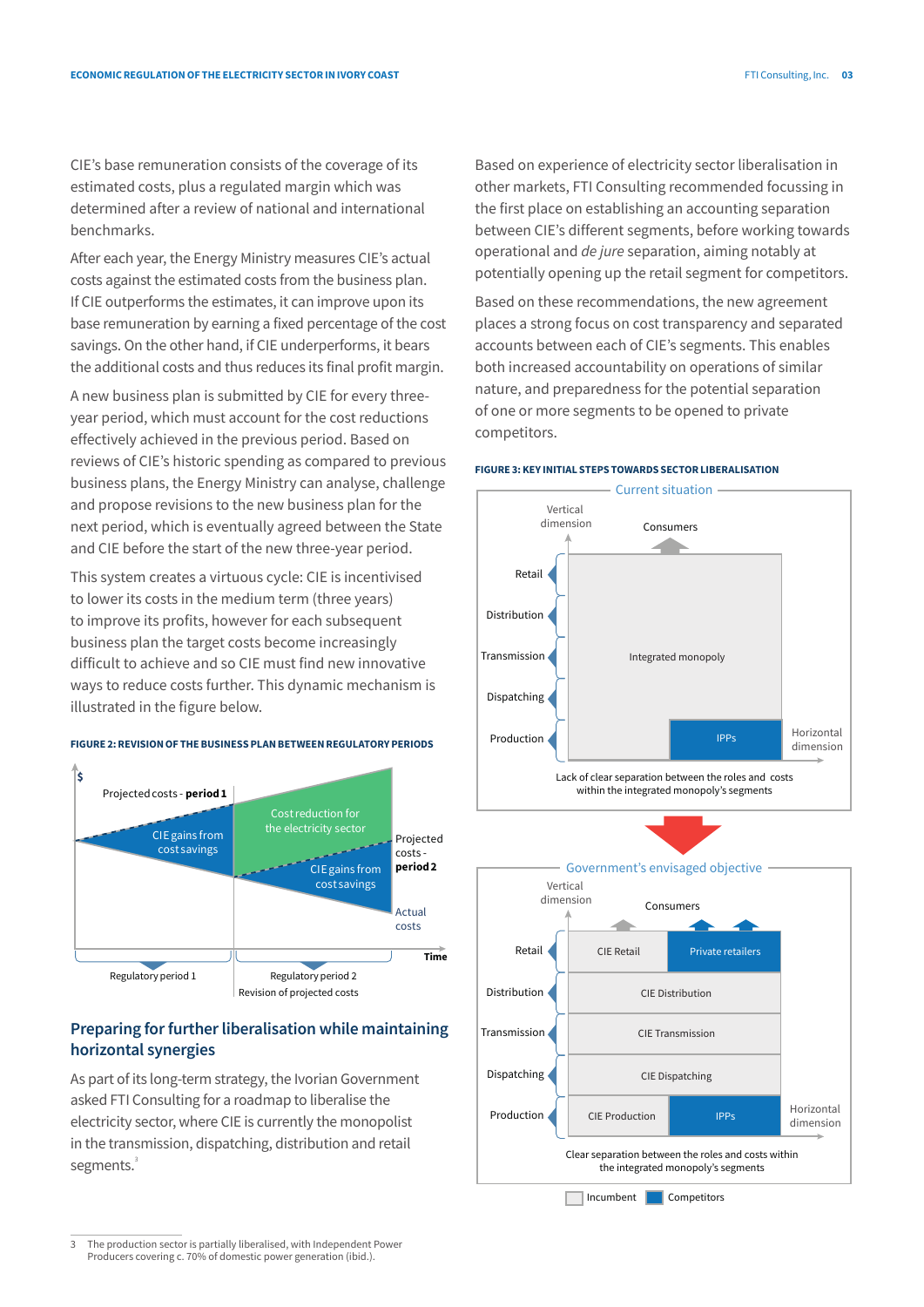# **Establishing predictable remuneration mechanisms and containing risks**

Regulated companies desire a predictable set of rules from their regulator in order to adequately assess risks and plan for the future, while at the same time regulators wish for financially significant and regularly updated incentives to align the regulated company management with the evolving metrics reflecting public policy goals.

In this context, the asymmetry of information between (i) the regulated company performing operations and (ii) the regulator supervising them at only a higher level, may lead to inefficient outcomes: if performance indicators or cost benchmarks are poorly calibrated, a risk of excessive bonuses or penalties may occur.

In order to contain the financial risk to CIE, while ensuring incentives have an impact on CIE, the cumulative effect of automatically applied penalties is subject to a common floor, encompassing both quality of supply and cost reduction incentives. Similarly, a cap on bonuses is applied, to limit the risk to the Energy Ministry of miscalibrating either cost or quality targets.

Crucially, the agreement ensures that CIE cannot abandon quality of supply objectives in order to benefit exclusively from cost savings (or vice-versa). Both quality and cost penalties and bonuses are subject to the common floor, so that any benefits from cost savings will only accrue to CIE after they have compensated the total amount of penalties, including penalties beyond the floor. This is illustrated in the figure below.





#### **FIGURE 4: FINANCIAL IMPACT OF CIE'S COST AND QUALITY INCENTIVES**